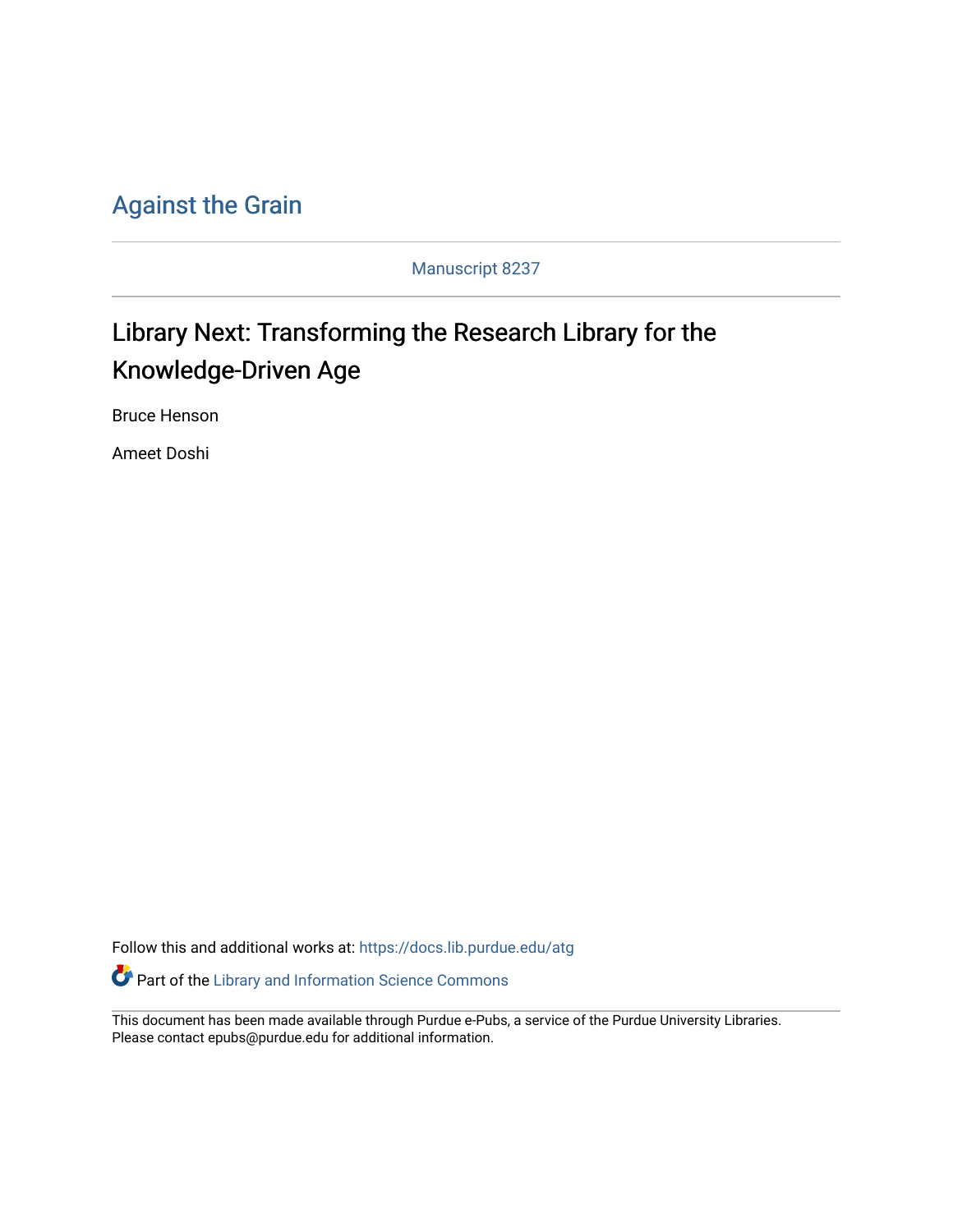# Library Next: Transforming the Research Library for the Knowledge-Driven Age

by **Bruce Henson** (Associate Dean for Research & Learning, Georgia Institute of Technology Library) <br/>bruce.henson@library.gatech.edu>

and **Ameet Doshi** (Director, Innovation and Program Design, Georgia Institute

of Technology Library) <ameet.doshi@library.gatech.edu>

#### **Introduction**

In 2011, in order to achieve a renovation of the two library buildings, that, despite three floors that had been renovated in the previous decade, were steadily decaying and had life-safety issues, the Dean of the Libraries began an internal library conversation about reconfiguring the buildings for productive and sustainable future use. This "Library 2020" plan called for an increase in user space from 29 to 49%, a reduction in collections space from 46 to 24%, and about 50% of the collection to be relocated off-campus. Library 2020 was presented to the Provost in 2012 and was a starting point for library tours and conversations with **Georgia Tech** administrators about the future of the library. Also in 2011, conversations about possible collaborations began among the leadership of **Emory University** and **Georgia Tech Libraries**, which in 2013 resulted in a partnership to build an off-site, high density, climate controlled storage facility for Library collections. The joint "Library Service Center" opened in 2015 and the **Georgia Tech Library** moved 97% of its collection there, a significantly larger percentage than originally anticipated by the Library 2020 plan. A key short-run objective of this public-private partnership between **Georgia Tech** and **Emory University** is to allow both campuses to quickly and efficiently share print collections. An eventual objective is to share electronic resources, although this long-run goal remains challenging given the nuances of contracting and resource management (Decker & Henson 2016).

In 2013, the Institute contracted **brightspot strategy** consulting to work with the campus and Library to understand the current learning, teaching, and research experience. The Library's partnership with **brightspot** enabled the transformative work of reimagining services and spaces to meet future user needs by providing Library faculty and staff with the requisite tools, training and expertise. **brightspot** introduced the Library to "lead user theory" and research and provided instruction on identifying opportunities for new services and spaces and how to implement them. **brightspot** also worked with the architectural design firm (**BNIM** and **Praxis3** architects) to translate lead user ideas and concepts for the building design.

#### **User Research and Program Design**

After decades of advocacy by students, staff, and faculty, and years of planning and design work, the new **Georgia Tech Library**  is under construction and is anticipated to be completed in 2020. These kinds of projects happen only once in a lifetime. So, how did we get here?

One of the interesting challenges from a funding perspective was cogently and succinctly explaining to stakeholders how the proposed spaces align with *future* user needs. *How can we reasonably design spaces that will not be occupied for 3-5 years into the future?* Simultaneously, the equally important question emerged, perhaps more philosophical: *why call it a "library" if there are no books in it?*

The program design of the new library was inspired by the "Lead User Theory" of **Eric von Hippel**, an **MIT** economist who researches the practice of innovation (von Hippel 1986). Our approach involved identifying and leveraging creative insights via semi-structured in-person interviews with approximately 30 of





**Georgia Tech's** "lead users" — those students and faculty who are on the frontier of their respective disciplines. By better understanding how **Georgia Tech's**  top scholars and researchers deal with "pain points" throughout the research process, we were able to gain insight into how the library of the future might serve a much larger community. The foundational idea behind the theory is that top scholars *find a way* to work around systems that introduce constraints and barriers to their productivity. By understanding what they do to work around such constraints, coupled with the fact that these scholars are ahead of the innovation curve (Rogers 2010), we can design a facility program and library services that are forward-thinking and aligned with where the rest of the distribution of campus scholars are heading. A natural concern is how to deal with potential risks of just focusing on lead users. Our methodology mitigated this risk by also interviewing the executive leadership of the campus to understand high-level strategic goals, as well as continually scanning the environment for relevant data and trends. This strategic effort led to the following design directions that informed and helped to calibrate the lead user interviews:

- 1. Positioning the library as both digital and physical, integrating complementary virtual services as good as, or better than, the in-person experience.
- 2. Connecting users to the universe of information, not just **Georgia Tech**.
- 3. Creating a more porous library, with more ways in and out of the spaces.
- 4. Special focus on developing spaces and services for graduate students and faculty that builds upon a long history of robust spaces and services for undergraduates.
- 5. Earlier and longer involvement in the research process, with broader array of expertise.
- 6. Increasing awareness of services and showcasing work ("making the invisible, visible").
- 7. "Long Life, Loose Fit": A building infrastructure that is sustainable for the long-term, and an architectural program design for interior spaces that can morph as user needs evolve.

Given these strategic design directions co-developed by library leadership, user groups, executive leadership, and the archi-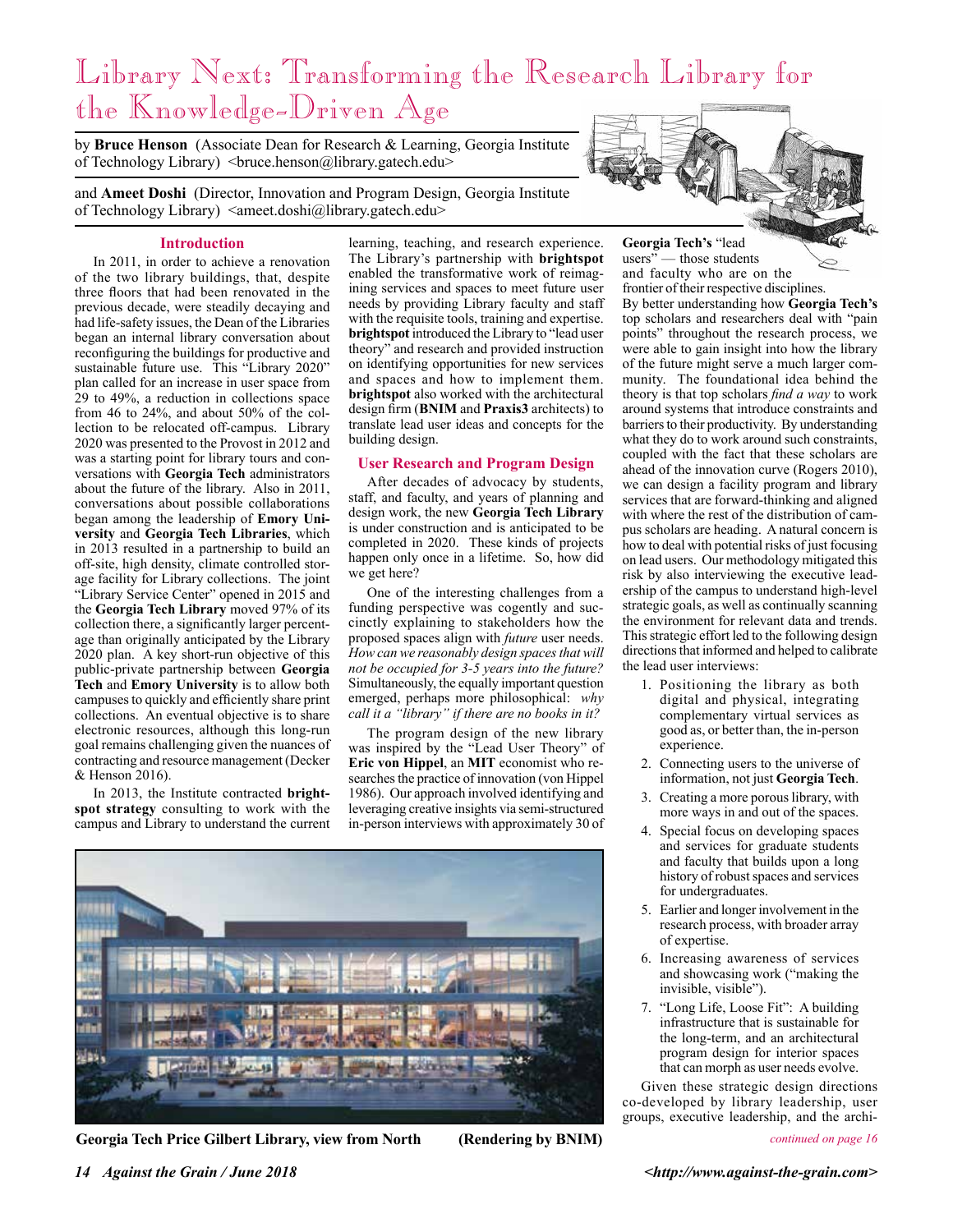#### **Library Next: Transforming ...** *from page 14*

tectural design team, we were positioned well to begin the process for designing spaces and services. The process used at the **Georgia Tech Library** consisted of the following steps:

- 1. Identify lead users.
- 2. Engage them through interviews, workshops and shadowing.
- 3. Identify their pain points, workarounds and "personal innovations."
- 4. Compare their behaviors to environmental trends and other users.
- 5. Co-design spaces and services based on lead user workarounds and innovations to predict evolving research, teaching and learning behavior.

Identifying lead users can be challenging since there is no single characteristic that librarians can (or should) use to determine who falls into this category. A variety of characteristics should be applied including: recommendations from school chairs, productivity as measured by citation and other research-related bibliometrics (faculty), teaching awards, subject expertise, and service on advisory boards. At **Georgia Tech Library**, the undergraduate, graduate, and faculty advisory board members have had a significant hand in designing the library's new spaces and services. As passionate library users and productive scholars these advisory board members fall into the category of lead users. One of the key insights that emerged as we identified lead users for the advisory boards was that representativeness may not be necessary to create a forward-thinking and appropriate program for the entire campus. This may seem counterintuitive and even counter to existing practice. However, our contention is that the zeal for statistical representativeness has, in some instances, watered-down the innovative possibilities of cultivating an engaged advisory board focused on the future rather than on the past and present.

In addition to lead user contributions, some innovations emerged from an intentional environmental scanning effort. A good example

of such environmental "trendspotting" is represented by the **ALA Center for the Future of Libraries**. This relatively new organization is tasked with identifying societal trends that will affect all aspects of life, including libraries. Such environmental scanning is a critically important part of a valid research design and can also uncover new opportunities and innovations to supplement lead user ideas.

The lead user approach, coupled with our related analyses and engagement (data trends, environmental scans, workshops, executive leadership guidance), led to the following program and service concepts:

*The Library Store: a new way of providing proactive knowledge services to users. The service model is inspired by leading-edge retail environments, as well as engagement that happens in world-class interactive museums.*

*Scholars Event Network: scholarly event infrastructure that includes high-quality audio and video editing to broadcast transdisciplinary scholarship beyond borders.* 

*Data Visualization Lab and Media Scholarship Commons: making accessible high-performance computing tools, as well as expertise, to help students and faculty integrate data visualization and multimedia into their research, teaching and learning endeavors.* 

*retroTECH: this space and service is co-located with the Data Visualization Lab and allows the Georgia Tech community to "hack the past and design the future."* 

*Innovation and Ideation Studio: inspired by the activities that happen in architectural and engineering design studios, this is a space, service and culture available for all of campus that promotes "messy making" and collaboration. The goal is to provide the space, the tools and the atmosphere for successful teamwork to happen.* 

*Graduate Student Community: a space and community cultivated by the library, as well as with campus partners,* 



*16 Against the Grain / June 2018 <i>16 Against-the-grain.com> <i>n*<sub>1</sub> *against-the-grain.com> <i>n*<sub>1</sub> *against-the-grain.com>* **Georgia Tech Library Tower (Rendering by BNIM)**

*to provide graduate students the room to grow intellectually and connect with each other across disciplines.* 

*Faculty Research Zone: a quiet respite from the sometimes frenzied departmental atmosphere to support focused faculty research and teaching efforts. These could include, for example, book projects or other long-term research endeavors requiring regular access to library expertise and resources.* 

*Teaching Studio: an innovative partnership between Georgia Tech's Center for Teaching and Learning, the Office of Information and Technology, and the library, to provide space, training and technology for faculty to "flip" their classrooms and engage in new forms of pedagogy.* 

*Science Fiction Lounge: a space and community that aims to link the library's robust science fiction collection with the research and innovation products of Georgia Tech faculty and students.* 

Also reflected in the final architectural program are large portions of the building dedicated to quiet, individual study, as well as spaces to showcase interactive art and media, as these were "core" themes reflected in the data.

#### **Implementation of "Library Next"**

Given the complexity and novelty of the aforementioned Library Next programs and services, the library adopted a portfolio and project management approach that pervades all aspects of the design and implementation. This formalized project management required significant investment in training and organizational change management. In order to "skill up" the organization quickly, we leveraged the **Georgia Tech** Strategic Consulting group to support and co-lead the project management effort. This work is ongoing and, to date, a majority of the organization either leads projects and programs as managers, or serves as members of project teams. The ultimate goal is to have 100% of the organization actively engaged as part of the portfolio management structure.

#### **"Library" as Sign and Signifier**

A lingering challenge from the early design phase to the present has been to clearly and appropriately define the word "library" for stakeholders. When faced with a novel question or challenge, the culture within our library encourages taking a reflective approach in order to allow the requisite space and time for knowledge to coalesce and wisdom to emerge. With respect to the word "library," a small group of librarians developed an influential white paper that characterized the new **Georgia Tech Library** as an evolutionary step for **Georgia Tech's** campus and the institution of research libraries. The authors write: "[j]ust as the term 'theater' once signified a space where Greek drama was performed and now connotes a space where digital images are projected, the activity within a library space may change, but the label and the place retain their informative, symbolic power" (Bennett, Hagenmaier, Rascoe, and Rolando 2014). Although "signs" may